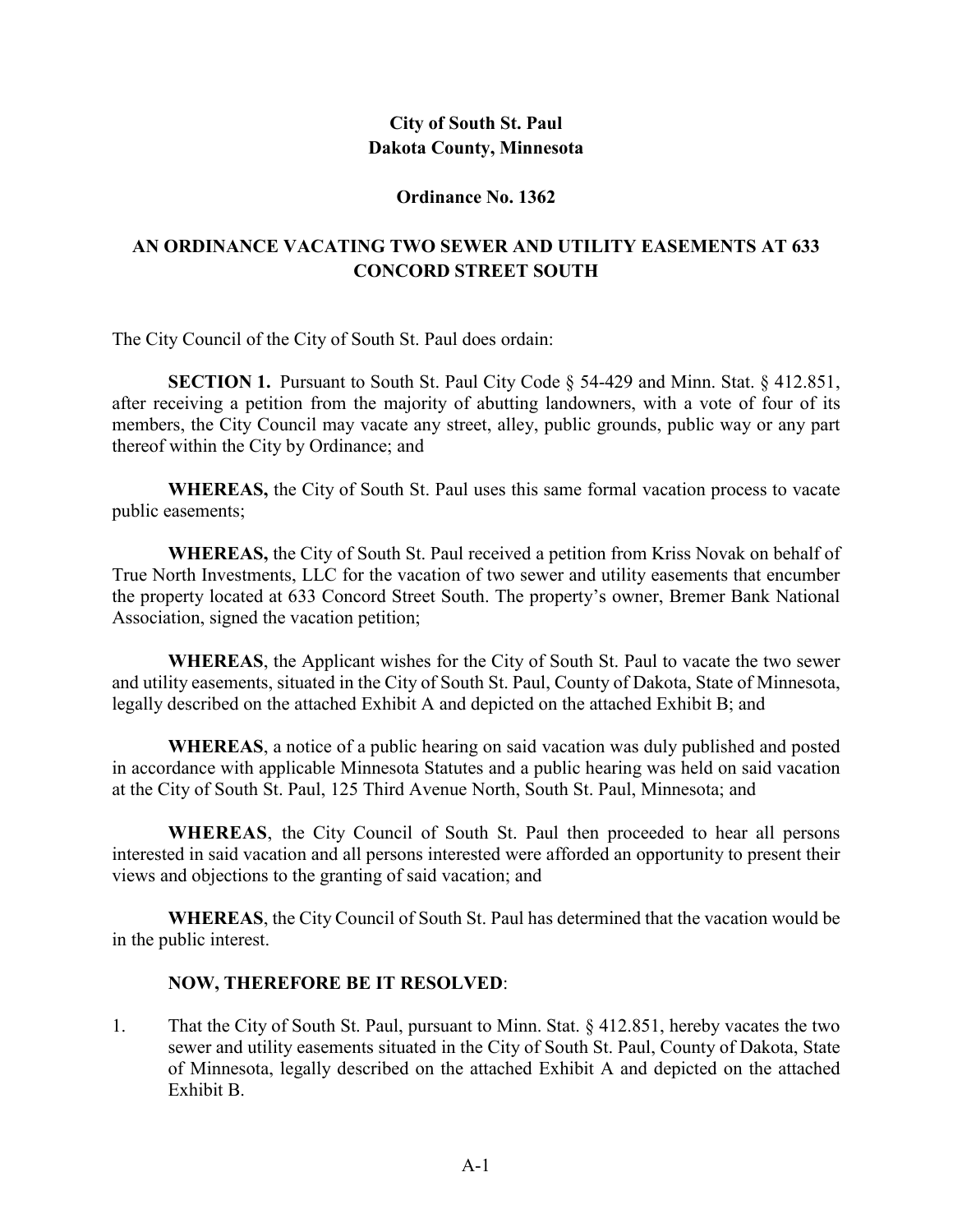- 2. That the City's vacation of these easements is contingent upon the Applicant relocating the public sewer line that currently lies within the easements, at their own expense. The new line's location and design is subject to the review and approval of the City Engineer. If the new location is not within an existing public easement or public right-of-way, the Applicant shall grant the City a new easement over the relocated public sewer line with the new easement's width to be determined by the City Engineer.
- 3. That said vacation has no relationship to the City's Comprehensive Plan and therefore the South St. Paul City Council has dispensed with the requirements of Minn. Stat. § 462.356, Subd. 2, that may require the South St. Paul Planning Commission to perform a Comprehensive Plan compliance review of said vacation that may constitute a disposal of real property pursuant to § 462.356, Subd. 2.
- 4. That the City Clerk shall prepare a notice to be presented to the Dakota County Auditor reflecting the completion of the proceedings herein. The certified notice shall be recorded with the Dakota County Recorder. The recording shall not take place until the City Engineer has confirmed that the sewer line has been relocated and any required easements are in place.

**SECTION 2. SUMMARY PUBLICATION**. Pursuant to Minnesota Statutes Section 412.191, in the case of a lengthy ordinance, a summary may be published. While a copy of the entire ordinance is available without cost at the office of the City Clerk, the following summary is approved by the City Council and shall be published in lieu of publishing the entire ordinance:

The City wishes to vacate two sewer and utility easements located at the Bremer Bank property at 633 Concord Street South. The two easements run east-west and are generally located in the northern section of the subject property's parking lot.

**SECTION 3. EFFECTIVE DATE.** This ordinance shall become effective upon publication.

Passed by the City Council of the City of South St. Paul, Minnesota, this 17th day of August, 2020.

Approved: August 17, 2020

Published: August 20, 2020

\_\_\_\_\_\_\_\_\_\_\_\_\_\_\_\_\_\_\_\_\_\_\_\_\_\_\_\_\_\_\_\_\_\_\_\_\_

Christy Wilcox, City Clerk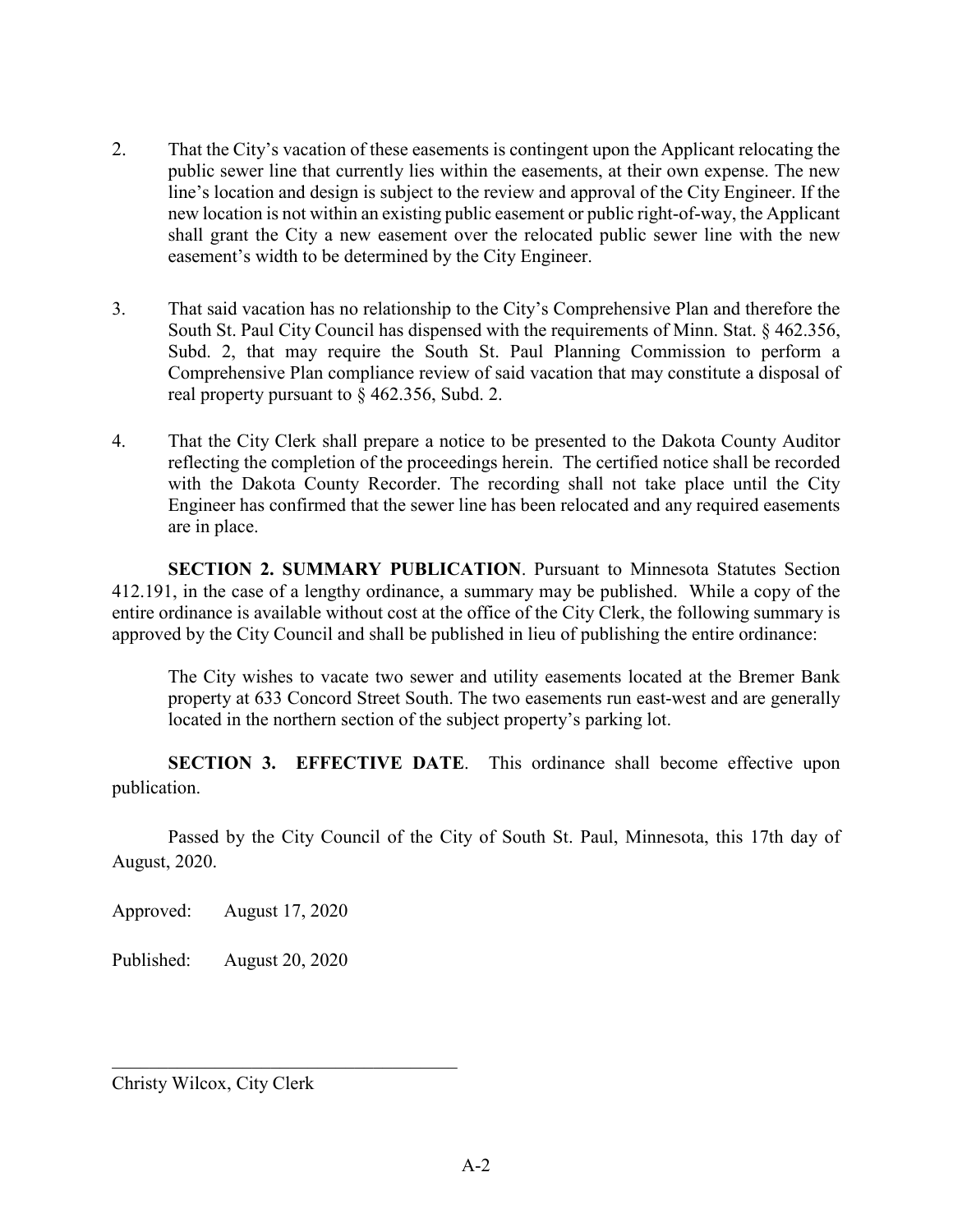# **EXHIBIT A**

## **LEGAL DESCRIPTION OF THE TWO SEWER AND UTILITY EASEMENTS TO BE VACATED**

Both easements (Document No. 395552 and Document No. 521683) have the same legal description:

An easement for public sewer and utility purposes in, under and upon the tract or parcel of land lying and being in the County of Dakota and State of Minnesota described as follows, to-wit: a strip of land 20 feet in width, being 10 feet on each side of the following described line, to-wit: commencing at a point on the West line of Lot 5, Tarbox Rearrangement of Block B of Tarbox Addition, 126.7 feet Southerly of the Northwest corner of said Block B; thence Easterly to a point on the East line of Lot 29, Tarbox Rearrangement of Block B of Tarbox Addition, 105 feet Southerly of the Northeast corner of said Block B, and there terminating.